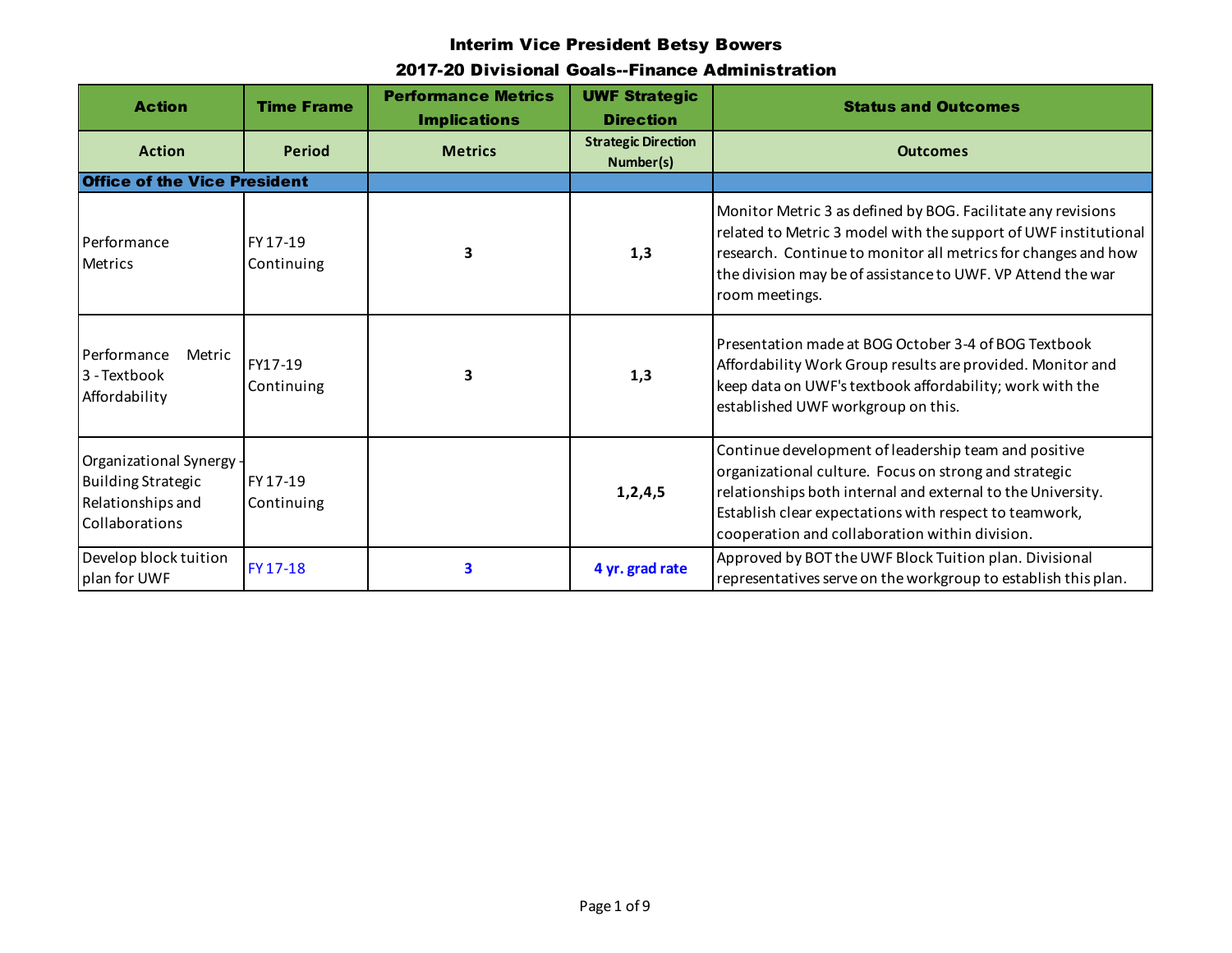| <b>Action</b>                                                                                                                                                                                                                                                                                                                                | <b>Time Frame</b>      | <b>Performance Metrics</b><br><b>Implications</b> | <b>UWF Strategic</b><br><b>Direction</b> | <b>Status and Outcomes</b>                                                                                                                                                                                                                                                                                                                                                                                                              |
|----------------------------------------------------------------------------------------------------------------------------------------------------------------------------------------------------------------------------------------------------------------------------------------------------------------------------------------------|------------------------|---------------------------------------------------|------------------------------------------|-----------------------------------------------------------------------------------------------------------------------------------------------------------------------------------------------------------------------------------------------------------------------------------------------------------------------------------------------------------------------------------------------------------------------------------------|
| <b>Action</b>                                                                                                                                                                                                                                                                                                                                | <b>Period</b>          | <b>Metrics</b>                                    | <b>Strategic Direction</b><br>Number(s)  | <b>Outcomes</b>                                                                                                                                                                                                                                                                                                                                                                                                                         |
| Achieve professional<br>accreditations for<br>departments within<br>the division that have<br>accreditation/certificat<br>ion opportunities (e.g.<br>IACLEA, -police EMAP-<br>EHS, NIGP NAC-<br>procurement, etc.)<br>Assist other divisions<br>for their accreditations<br>by providing financial<br>reports and narrative as<br>warranted. | FY 17-22<br>continuing |                                                   | 2,4                                      | Successful accreditation/certification by the sponsoring<br>national organization relative to a particular department within<br>the division. For 17/18 begin self-assessment within University<br>Police; Identify other departments within the division with<br>potential for accreditation. Establish plans with the department<br>head as to a reasonable timetable to pursue and hopefully<br>achieve accreditation/certification. |
| Encourage<br>departmental leaders<br>to participate in<br>professional<br>organizations/leadershi<br>p positions within their<br>field (e.g. NIGP-<br>Procurement; NACUBO-<br>Financial<br>Services/Controller,                                                                                                                              |                        |                                                   | 2,4                                      |                                                                                                                                                                                                                                                                                                                                                                                                                                         |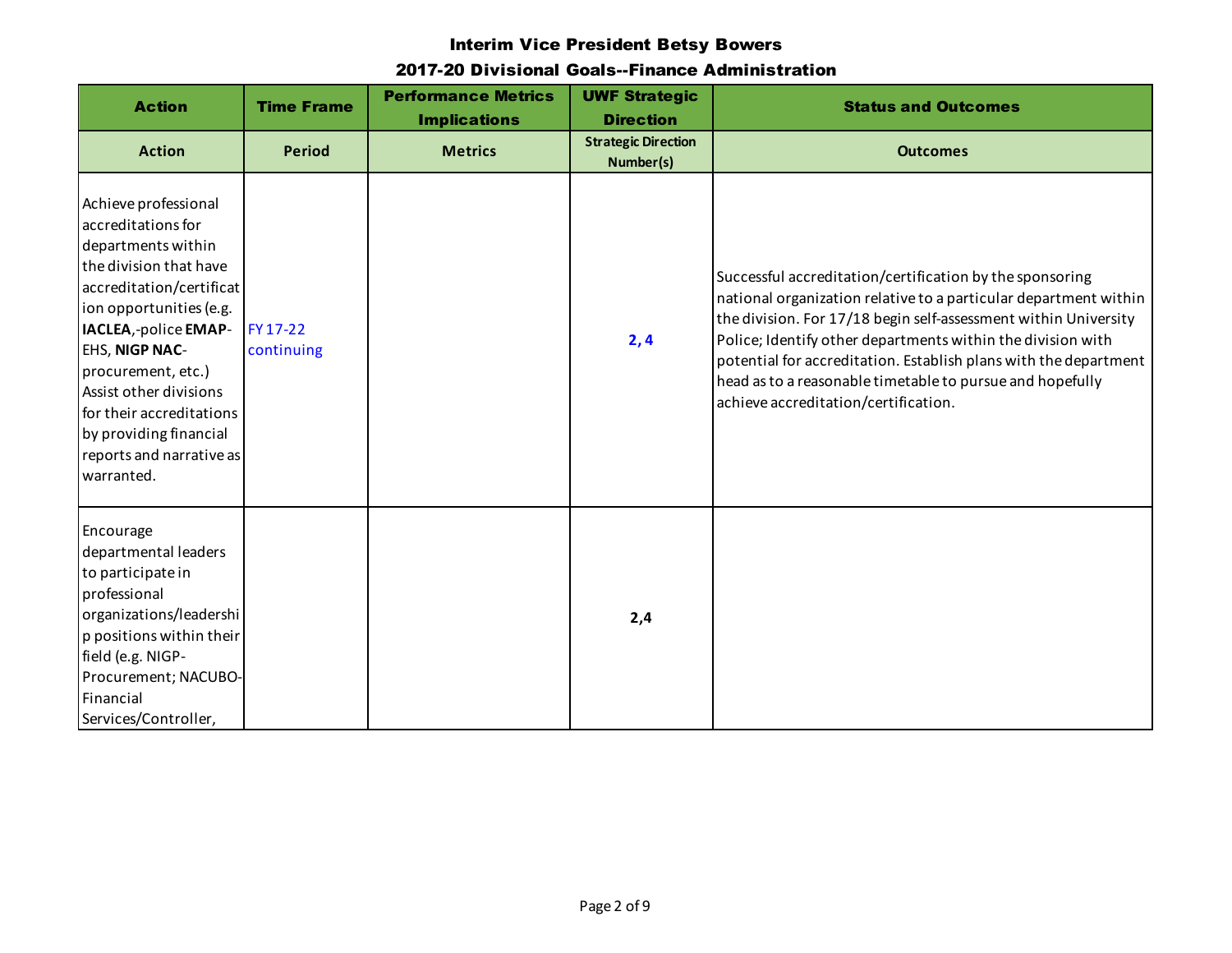| <b>Action</b>                                                                                                                       | <b>Time Frame</b>      | <b>Performance Metrics</b><br><b>Implications</b> | <b>UWF Strategic</b><br><b>Direction</b> | <b>Status and Outcomes</b>                                                                                                                                                                                                                                                                                                                                                                                                                                                                                                                                                                                                                                                                                                                |
|-------------------------------------------------------------------------------------------------------------------------------------|------------------------|---------------------------------------------------|------------------------------------------|-------------------------------------------------------------------------------------------------------------------------------------------------------------------------------------------------------------------------------------------------------------------------------------------------------------------------------------------------------------------------------------------------------------------------------------------------------------------------------------------------------------------------------------------------------------------------------------------------------------------------------------------------------------------------------------------------------------------------------------------|
| <b>Action</b>                                                                                                                       | <b>Period</b>          | <b>Metrics</b>                                    | <b>Strategic Direction</b><br>Number(s)  | <b>Outcomes</b>                                                                                                                                                                                                                                                                                                                                                                                                                                                                                                                                                                                                                                                                                                                           |
| Enhance<br>Communications and<br><b>Customer Service</b><br>within the division and<br>across campus                                | FY 17-19<br>Continuing |                                                   | 1, 2, 3, 5                               | Participate in the campus cultural survey. Identify divisional<br>service assurance standards using cultural survey results and any<br>professional organization guidance. Create an ongoing<br>communications and customer service committee which<br>includes a professional communications representative (e.g. one<br>with APR (Accredited in Public Relations) CPRC (Certified Public Relations<br>Counselor) outside of the division. Ensure websites for the<br>division are current (use 'secret shopper' to evaluate the<br>webpages at least once per year). Create a divisional<br>communications charter/document. Implement<br>communications and customer service training; hold at least<br>two sessions for the division. |
| <b>Emergency Operations</b><br>Plan                                                                                                 | FY 17-18               |                                                   | 2,4                                      | Create an Emergency Operations Plan for the VP Office and<br>ensure all departments within the division have current EOPs.                                                                                                                                                                                                                                                                                                                                                                                                                                                                                                                                                                                                                |
| Renegotiate contract<br>with Maritime Park for<br>Football operations                                                               | FY 17-18               |                                                   | 2,4                                      | Successfully negotiated contract for future use of Maritime Park<br>as the venue for football                                                                                                                                                                                                                                                                                                                                                                                                                                                                                                                                                                                                                                             |
| <b>Business Process</b><br>Efficiencies                                                                                             | FY 17-20<br>Continuing |                                                   | 2,5                                      | Implement opportunities for workflow improvements and<br>business process efficiencies. Continue to work with the campus<br>community and national peers to identify other processing<br>efficiencies.                                                                                                                                                                                                                                                                                                                                                                                                                                                                                                                                    |
| Enhance University -<br>Level Financial<br>Planning and<br>Coordination with<br>Cabinet Leadership to<br>make informed<br>decisions | FY 17-20<br>Continuing | 3                                                 | 3,5                                      | Establish periodic and organized procedures to collaborate with<br>University leadership with respect to budgets and financial<br>planning. Keep Cabinet leadership apprised of significant<br>financial issues (e.g. switch gear, Bldg. 58, roofs in dire<br>condition, etc.) Prepare quarterly reports to UWF BOT Finance &<br>Facilities Committee regarding all contracts in excess of 5 year<br>threshold.                                                                                                                                                                                                                                                                                                                           |
| Hire a new University<br>Chief of Police                                                                                            | FY 17-18               |                                                   | $\overline{2}$                           | Successful national search for university police chief and that<br>individual is in place by June 30, 2018.                                                                                                                                                                                                                                                                                                                                                                                                                                                                                                                                                                                                                               |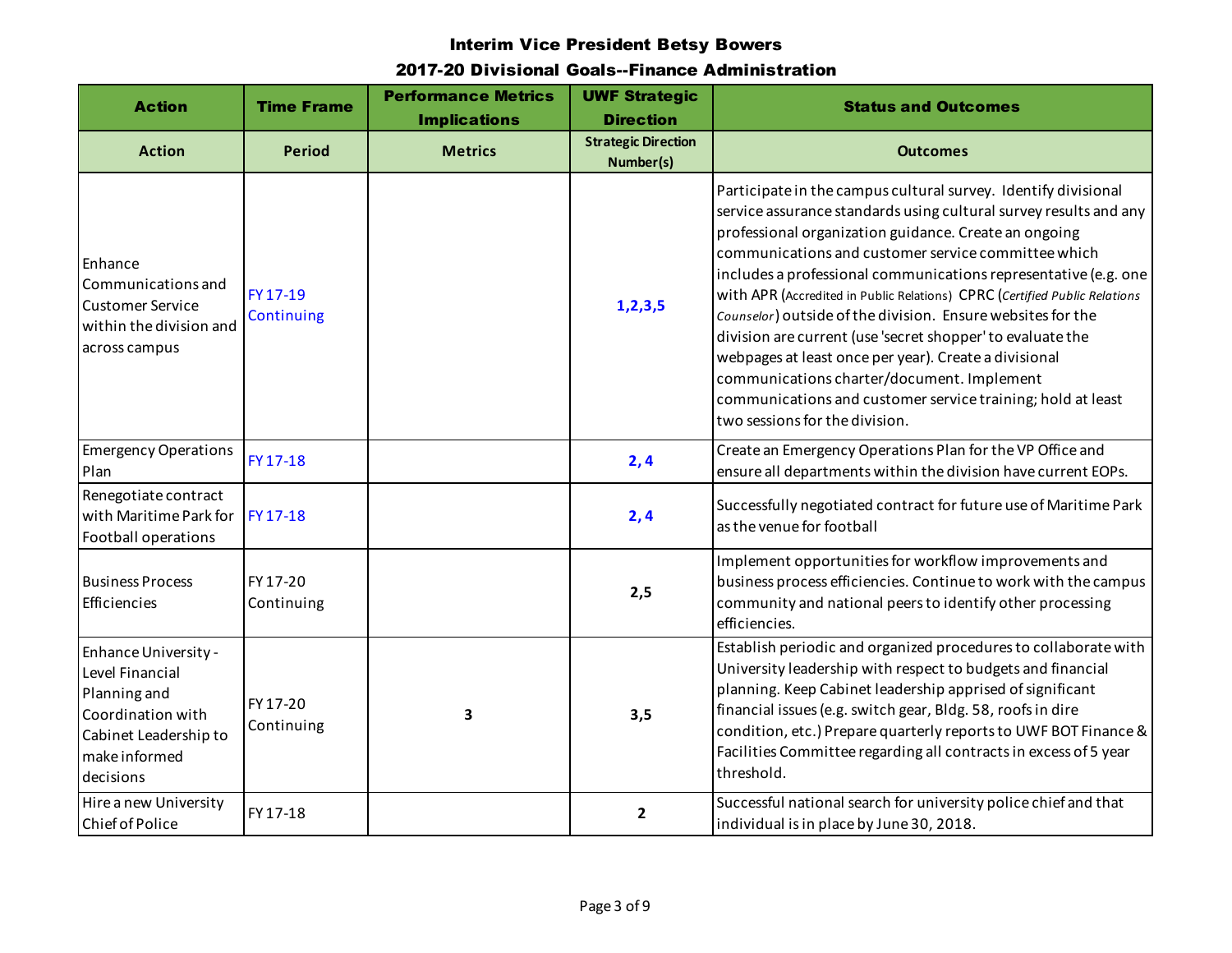| <b>Action</b>                                                                                                                                                                                                                                                                                                                                                                             | <b>Time Frame</b>      | <b>Performance Metrics</b><br><b>Implications</b> | <b>UWF Strategic</b><br><b>Direction</b> | <b>Status and Outcomes</b>                                                                                                                                                                                                                                                                                                                                                                                                             |
|-------------------------------------------------------------------------------------------------------------------------------------------------------------------------------------------------------------------------------------------------------------------------------------------------------------------------------------------------------------------------------------------|------------------------|---------------------------------------------------|------------------------------------------|----------------------------------------------------------------------------------------------------------------------------------------------------------------------------------------------------------------------------------------------------------------------------------------------------------------------------------------------------------------------------------------------------------------------------------------|
| <b>Action</b>                                                                                                                                                                                                                                                                                                                                                                             | <b>Period</b>          | <b>Metrics</b>                                    | <b>Strategic Direction</b><br>Number(s)  | <b>Outcomes</b>                                                                                                                                                                                                                                                                                                                                                                                                                        |
| <b>Annual Divisional</b><br>Report                                                                                                                                                                                                                                                                                                                                                        | FY 17-18<br>In process |                                                   | 2,4                                      | Develop Finance and Administration Annual Report to be<br>completed prior to December 31, 2017.                                                                                                                                                                                                                                                                                                                                        |
| Assist in development<br>of the UWF Heritage<br>Trail, Nature Trail<br>Renovation, Bike Trails,<br>create EPIC mountain<br>bike trail                                                                                                                                                                                                                                                     | FY 17-20               |                                                   | 4                                        | Implemented Heritage Trail; renovated Nature trail; establish<br>bike trails. Provide Facilities and Operations support toward<br>these endeavors; identify funding sources beyond UWF<br>Advancement/Foundation options.                                                                                                                                                                                                              |
| Provide Learner<br>Centered and Focused<br>Student Engagement<br>Opportunities                                                                                                                                                                                                                                                                                                            | FY 17-20<br>Continuing | 4,5                                               | 1,2                                      | Provide at least 15 students (7-8/semester) the experience to<br>learn and grow through opportunities as work study<br>interns/students, student workers (beyond FWS), or provide<br>opportunities for shadowing leaders within<br>Division/Departments.                                                                                                                                                                               |
| Perform an analysis of<br>the Argonaut Village<br>(e.g. best use and \$\$<br>aspects); determine<br>best course of action<br>for management of the<br>facilities (e.g. be run by<br>UWF vs BEI, etc.).<br>Stabilize tenants. Seek<br>assistance from the<br>Center for<br>Entrepreneurship and<br>other relevant<br>professionals/stakehol<br>ders (e.g. BOT, student<br>government, etc. | FY 17-19               |                                                   | 1, 2, 4, 5                               | Identification of official department/entity manager for<br>Argonaut Village (e.g. BEI or UWF Business & Auxiliary Services).<br>Existence of a business plan for Argonaut Village. Have<br>negotiated contract with a real estate professional, if warranted,<br>to market this facility. Seek unique opportunities for the<br>Argonaut Village. Documentation of a best use and/or cost<br>analysis that would include tax analysis. |
| Florida SUS Network                                                                                                                                                                                                                                                                                                                                                                       | FY 17-20<br>Continuing |                                                   | 1, 2, 3                                  | Enhance and strengthen UWF's relationships across the Florida<br>SUS - external networking and participation in BOG/SUS<br>initiatives: CAFA, serve as CAFA Liaison to key SUS committees,                                                                                                                                                                                                                                             |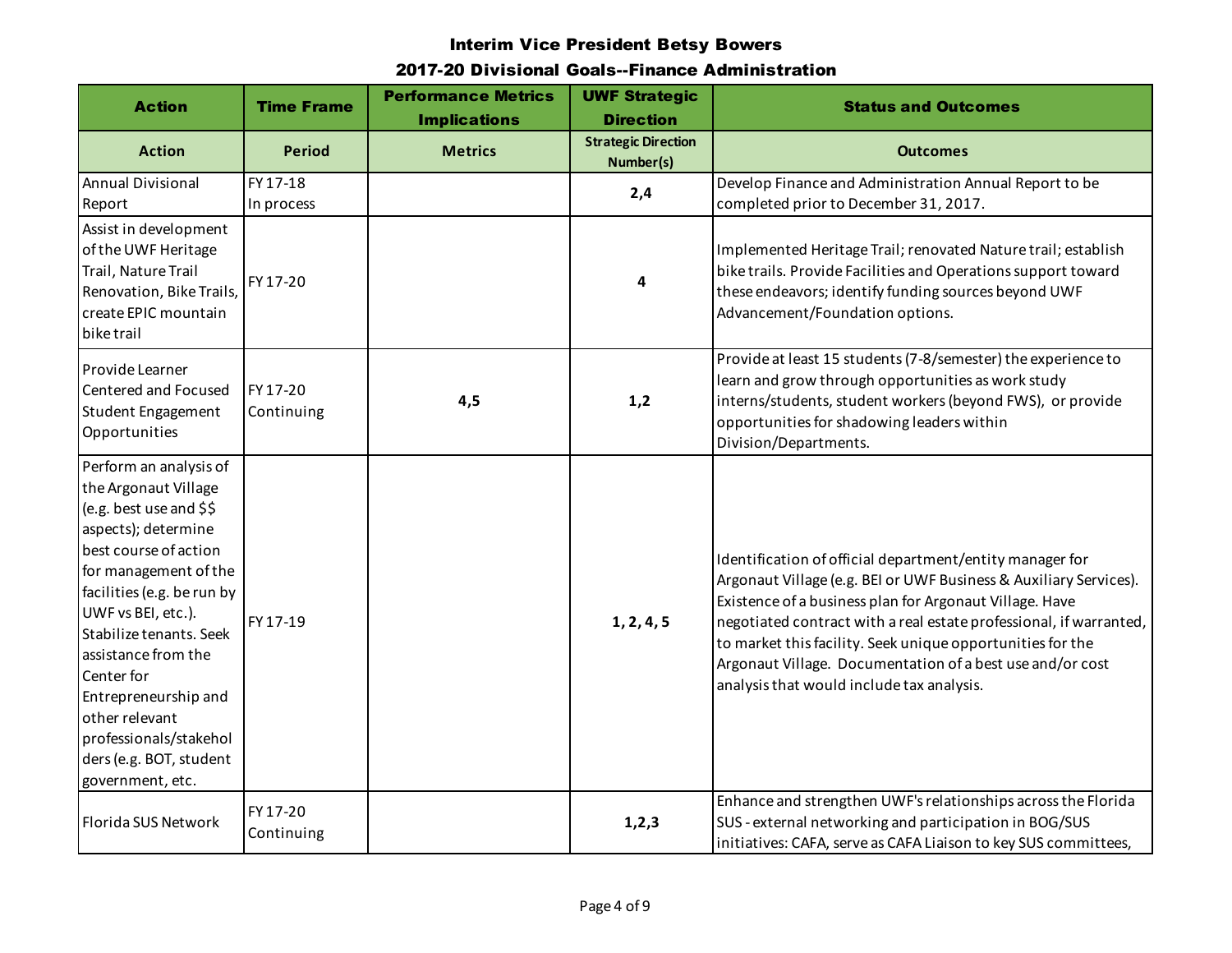| <b>Action</b>                                                           | <b>Time Frame</b>      | <b>Performance Metrics</b><br><b>Implications</b> | <b>UWF Strategic</b><br><b>Direction</b> | <b>Status and Outcomes</b>                                                                                                                                                                                                                                                                                                                                                                                                                                                                                                                                                |
|-------------------------------------------------------------------------|------------------------|---------------------------------------------------|------------------------------------------|---------------------------------------------------------------------------------------------------------------------------------------------------------------------------------------------------------------------------------------------------------------------------------------------------------------------------------------------------------------------------------------------------------------------------------------------------------------------------------------------------------------------------------------------------------------------------|
| <b>Action</b>                                                           | <b>Period</b>          | <b>Metrics</b>                                    | <b>Strategic Direction</b><br>Number(s)  | <b>Outcomes</b>                                                                                                                                                                                                                                                                                                                                                                                                                                                                                                                                                           |
| <b>Business &amp; Auxiliary Services/BEI</b>                            |                        |                                                   |                                          |                                                                                                                                                                                                                                                                                                                                                                                                                                                                                                                                                                           |
| <b>Food Services</b><br>Transition                                      | FY 2017/18             | 4,5                                               | 1,4,5                                    | Negotiated contract with a new food service provider in place by<br>June 30, 2018. Establish a cross-divisional workgroup (vested<br>parties including a student representative) to review, evaluate<br>and establish key milestones, address any concerns. Notify<br>current food service vendor UWF desire to keep them through<br>Spring Semester (or June 30, 2018). Work with BEI to properly<br>evaluate, negotiate, and Pursuant to BEI procurement<br>regulations, a review of options was initiated for alternatives in<br>relation to the Chartwells Agreement. |
| <b>Review BEI Resources</b><br>and Support                              | FY 17-18<br>In process |                                                   | $\overline{2}$                           | Limited divisional assistance from F&A staffing (e.g.<br>Procurement buyer to do running, F&A Business manager to pay<br>bills, do all accounting, etc.) Analyze staff resources necessary<br>to support BEI (Procurement will need to continue to handle<br>major purchases/contracts).                                                                                                                                                                                                                                                                                  |
| Update various fees, as<br>warranted and present<br>to BOT as required  | FY 17-18               | 3                                                 | 5                                        | BOT approved fees for Academic Year 2018-19. Work with<br>General Counsel and pertinent Divisional departments<br>(Controller, B& Aux, Parking,)                                                                                                                                                                                                                                                                                                                                                                                                                          |
| Coordinate Parking and<br>Food Services Planning   FY 17-20<br>with SGA |                        | 4,5                                               | 1,4,5                                    | Involvement and input sought from SGA regarding parking and<br>food service planning. Provide periodic updates to the Cabinet,<br>SGA and BOT as warranted.                                                                                                                                                                                                                                                                                                                                                                                                               |
| Complete negotiations<br>for Student Printing<br>and Copy Services      | FY 17-18               |                                                   | 1,3                                      | Successful negotiation and a contract for printing services<br>student printing, and an improved system for institutional<br>copying services.                                                                                                                                                                                                                                                                                                                                                                                                                            |
| <b>Enhance Coordination</b><br>with Follett Bookstore<br>Operations     | FY 17-20               | 3,4,5                                             | 1, 4, 5                                  | Fully engage Bookstore resources with Textbook Affordability<br>initiatives. Expand offerings at the Argonaut Village of sports<br>memorabilia (e.g. FSU, UF, Alabama, Auburn) while making UWF<br>items prominent in the store.                                                                                                                                                                                                                                                                                                                                          |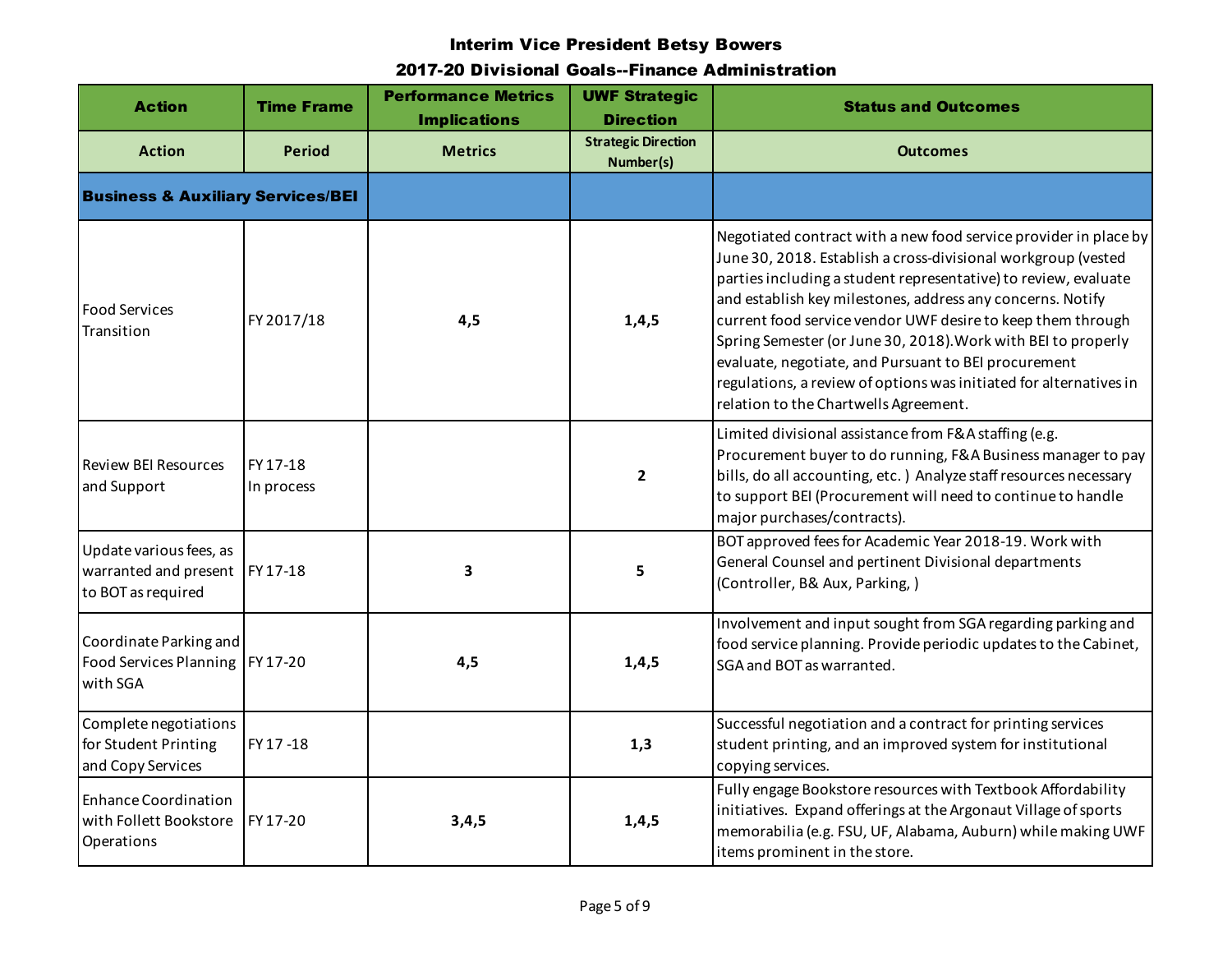| <b>Action</b>                                                                                                       | <b>Time Frame</b>      | <b>Performance Metrics</b><br><b>Implications</b> | <b>UWF Strategic</b><br><b>Direction</b> | <b>Status and Outcomes</b>                                                                                                                                                                                                                                                                                                                                                                    |
|---------------------------------------------------------------------------------------------------------------------|------------------------|---------------------------------------------------|------------------------------------------|-----------------------------------------------------------------------------------------------------------------------------------------------------------------------------------------------------------------------------------------------------------------------------------------------------------------------------------------------------------------------------------------------|
| <b>Action</b>                                                                                                       | <b>Period</b>          | <b>Metrics</b>                                    | <b>Strategic Direction</b><br>Number(s)  | <b>Outcomes</b>                                                                                                                                                                                                                                                                                                                                                                               |
| <b>Controller's Office</b>                                                                                          |                        |                                                   |                                          |                                                                                                                                                                                                                                                                                                                                                                                               |
| Participate in<br><b>Enrollment Services</b><br>Collaboration<br>(Phase II)                                         | FY 17-19<br>Continuing | 3,4,5                                             | 1, 2, 3                                  | Updated and improved workflow, policies and procedures for<br>One Stop and other Enrollment/Student Affairs service to<br>students. Collaborate via workgroups with Enrollment/Student<br>Affairs.                                                                                                                                                                                            |
| Participate in Banner<br><b>System Updates</b>                                                                      | FY 17-20               |                                                   | 1,2                                      | Workflow updates ongoing with Banner system functionality.                                                                                                                                                                                                                                                                                                                                    |
| <b>Establish University</b><br><b>Travel Management</b><br>System and improve<br>workflow                           | FY 18-19               |                                                   | $\overline{2}$                           | A functioning, succinct Travel Management System deployed.<br>Decreased turnaround time for processing individual travel.                                                                                                                                                                                                                                                                     |
| Negotiate and award<br>contract for Financial<br>Depository and<br><b>Banking Services</b>                          | FY 17-18               |                                                   | 4,5                                      | New contract for banking services with improved rates of return<br>on deposits.                                                                                                                                                                                                                                                                                                               |
| <b>Facilities &amp; Operations (F&amp;O)</b>                                                                        |                        |                                                   |                                          |                                                                                                                                                                                                                                                                                                                                                                                               |
| Continue F&O<br>reorganizing and<br>evaluate opportunities<br>to bring back in house<br>some outsourced<br>services | FY 17-18               |                                                   | 1,2,3,4,5                                | Efficient and effective organizational structure with sectional<br>leaders empowered. Open communication between the F&O<br>staff and the AVP or interim VP. Improved communication<br>campus wide. Offer training courses to enhance skillsets of the<br>employees within F&O. Decision regarding bringing in house<br>currently outsourced services and identifying appropriate<br>funding. |
| Improve Project<br>Management,<br>Implementation of<br>Metrics and Project<br>Reporting                             | FY 17-18               |                                                   | 2,3,5                                    | Enhanced Project Management capabilities, implemented<br>Facilities & Operations performance measures, surveys, and<br>project reporting programs.                                                                                                                                                                                                                                            |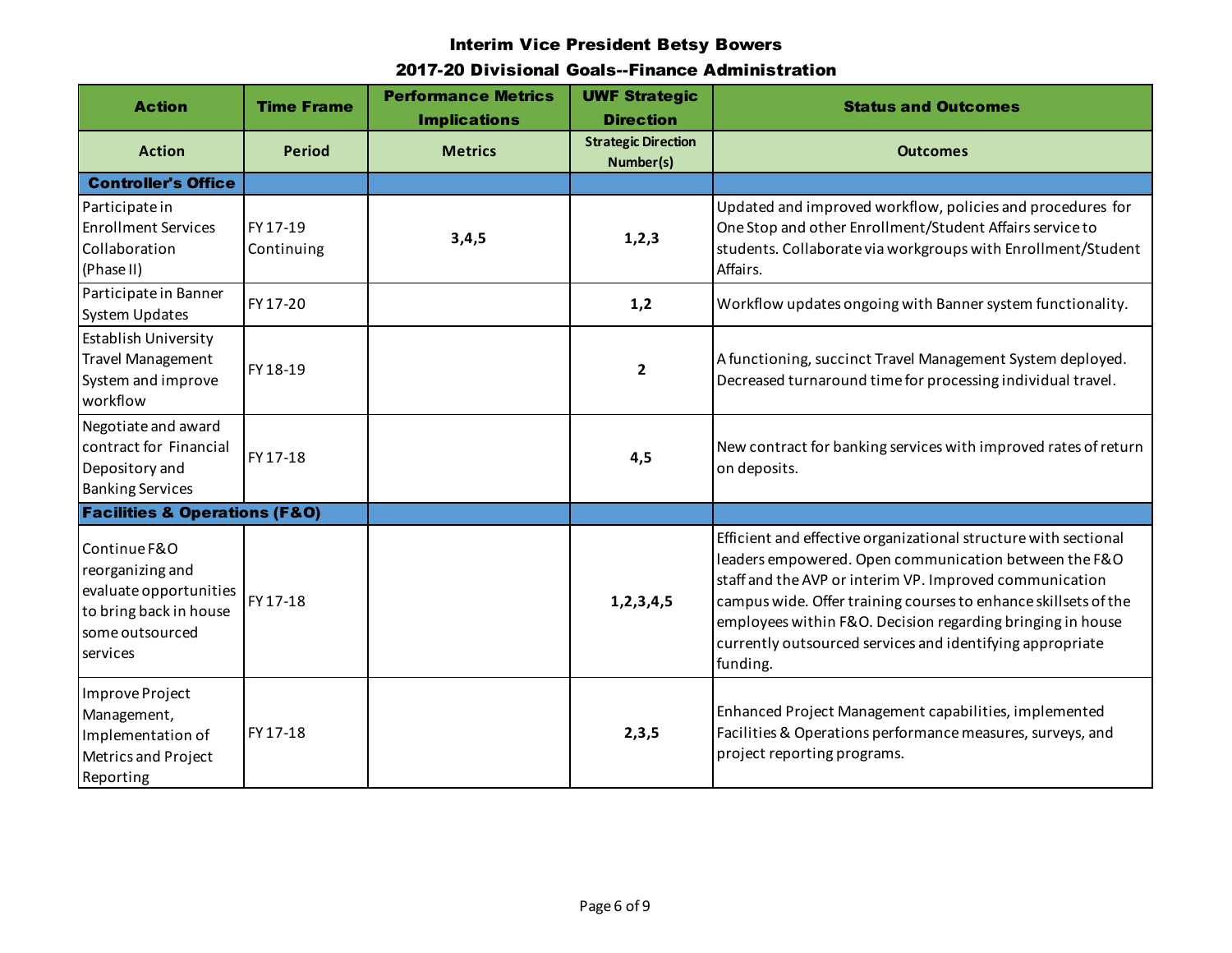| <b>Action</b>                                                                 | <b>Time Frame</b> | <b>Performance Metrics</b><br><b>Implications</b> | <b>UWF Strategic</b><br><b>Direction</b> | <b>Status and Outcomes</b>                                                                                                                                                                                                                                                                                  |
|-------------------------------------------------------------------------------|-------------------|---------------------------------------------------|------------------------------------------|-------------------------------------------------------------------------------------------------------------------------------------------------------------------------------------------------------------------------------------------------------------------------------------------------------------|
| <b>Action</b>                                                                 | <b>Period</b>     | <b>Metrics</b>                                    | <b>Strategic Direction</b><br>Number(s)  | <b>Outcomes</b>                                                                                                                                                                                                                                                                                             |
| Update Capital<br>Improvement Plan,<br>CITF and PECO reports                  | FY 17-18          | 4,5                                               | 1, 3, 4, 5                               | Submitted a prioritized Capital Improvement Plan to BOG that<br>has been approved by UWF BOT and vetted by the President,<br>Cabinet and the Facilities Committee. Revised CIP featuring<br>Commons renovation (CITF) and PECO requests.                                                                    |
| Participate in the<br><b>Cultural Resource</b><br><b>Study on Main Campus</b> | FY 17-18          |                                                   | 1, 3, 4, 5                               | A completed Cultural Resource Study initiated by the Office of<br>the President that will lead toward the development of the<br>Campus Master Plan.                                                                                                                                                         |
| <b>Identify Deferred</b><br>Maintenance Funding<br>and Small Project Plan     | FY 17-19          |                                                   | 1, 3, 5                                  | Establish internally funded plan for deferred maintenance,<br>including updating the mission of the Facilities Planning<br>Advisory Committee (FPAC). Consider a percentage assessment<br>to all departmental carryforward accounts to fund the deferred<br>maintenance and small project plan for FY 17-18 |
| Complete Campus<br>Master Plan Update                                         | FY 18-19          |                                                   | 1,3,4,5                                  | An updated Campus Master Plan (5-year updating) that<br>incorporates the FY 17-18 Educational Plant Survey, updated<br>Capital Improvement Plan, revised Presidential priorities, and a<br>pragmatic presentation of future priorities.                                                                     |
| Complete University<br>Park Building                                          | FY 17-18          | 4,5                                               | 1, 3, 4, 5                               | Operational University Park building with FSU Medical School<br>and UWF College of Health offices; first floor occupied by<br>Intercollegiate athletics. Identified and funded FFE for the<br>athletics operations. Identified ongoing funding for operations<br>(e.g. utilities, maintenance, etc.)        |
| Implement Lab<br>Sciences Annex Project   FY 17-19<br>Plan                    |                   | 6,8                                               | 1,3,4,5                                  | Completed Lab Sciences Annex building. Hold ground breaking<br>ceremony in early 2018. Managed construction via F&O<br>department within the division. Monitor construction costs via<br><b>F&amp;O.</b>                                                                                                    |
| <b>Begin Electrical</b><br>Switchgear Upgrade                                 | FY 18-19          |                                                   | 5                                        | Obtain funding via BOG/Legislature and begin to fix/replace the<br>switchgear. Have in place an alternative switchgear to arrive at<br>campus should failure occur soon.                                                                                                                                    |
| Purchase and Remodel<br><b>Football Trailers</b>                              | FY 17-18          |                                                   | 4,5                                      | Purchased and remodeled football trailers.                                                                                                                                                                                                                                                                  |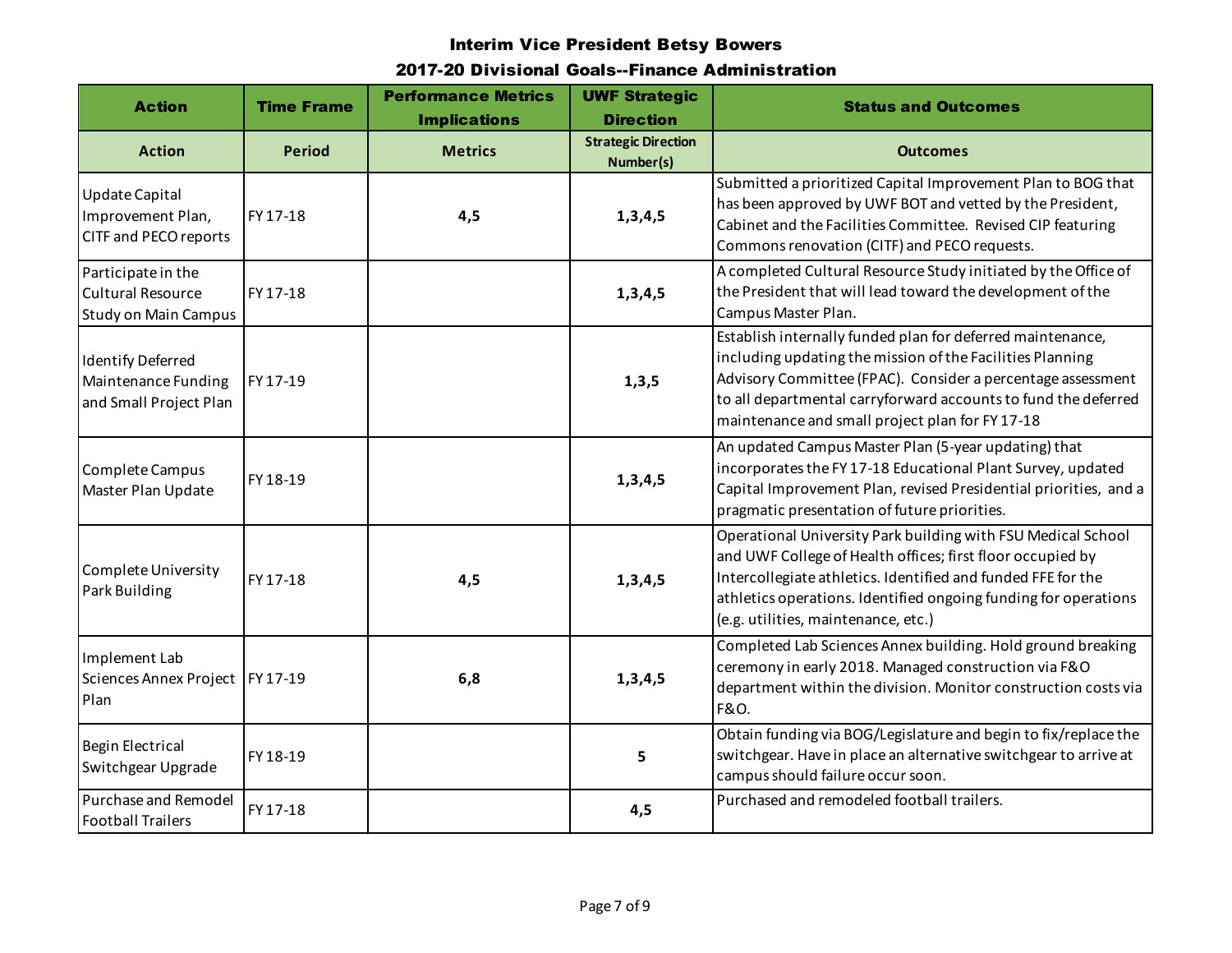| <b>Action</b>                                                                                | <b>Time Frame</b> | <b>Performance Metrics</b><br><b>Implications</b> | <b>UWF Strategic</b><br><b>Direction</b> | <b>Status and Outcomes</b>                                                                                                                                                                                                                                                                                              |
|----------------------------------------------------------------------------------------------|-------------------|---------------------------------------------------|------------------------------------------|-------------------------------------------------------------------------------------------------------------------------------------------------------------------------------------------------------------------------------------------------------------------------------------------------------------------------|
| <b>Action</b>                                                                                | <b>Period</b>     | <b>Metrics</b>                                    | <b>Strategic Direction</b><br>Number(s)  | <b>Outcomes</b>                                                                                                                                                                                                                                                                                                         |
| Complete Pensacola<br>Beach Property Signage   FY 17-18<br>and Patrol Agreement              |                   |                                                   | 3,4,5                                    | Install appropriate signage necessary to identify University<br>property boundaries as a condition to receive law enforcement<br>and patrol services from the Escambia County Sheriff's Office.<br>Preserve and protect natural property to facilitate research and<br>academic utilization.                            |
| <b>Create Construction</b><br>and Maintenance Unit                                           | FY 18-20          |                                                   | 2,5                                      | Existence of construction and maintenance unit to restore<br>internal capabilities and over-reliance on subcontractors.<br>(Already hiring an estimator.)                                                                                                                                                               |
| <b>Establish Energy</b><br><b>Efficiency Committee</b><br>and exit from Siemens<br>Contract. | FY 17-18          |                                                   | 5                                        | Identify \$275 energy efficiency opportunities and implement<br>them vs. paying Siemens the break up fee.                                                                                                                                                                                                               |
| Remain vigilant<br>regarding P-3<br>Partnership<br>Opportunities for<br>University Projects  | FY 17-20          |                                                   | 1,4,5                                    | P-3 Partnership contracts in place, funding obtained and<br>construction beginning/completed. Identify opportunities and<br>feasibility in collaboration with Housing and Facilities<br>Management Administration (e.g. On and off-campus housing<br>Day Care Center for Faculty and Staff; Hotel & Conference Center - |
| <b>Procurement &amp; Contracts</b>                                                           |                   |                                                   |                                          |                                                                                                                                                                                                                                                                                                                         |
| <b>Issue and Coordinate</b><br>University-level<br>Invitations to<br>Negotiate.              | FY 18-19          | 3,4,5                                             | 1,2,3,4,5                                | Successful contracts negotiated for relevant projects that were<br>coordinated with appropriate University Departments                                                                                                                                                                                                  |
| <b>University Police &amp; Emergency Management &amp; Public Safety</b>                      |                   |                                                   |                                          |                                                                                                                                                                                                                                                                                                                         |
| Pursue and achieve<br>IACLEA/CLEA accreditation                                              | FY 17-20          |                                                   |                                          | Successful accreditation/certification by the sponsoring<br>national organization relative to a particular department within<br>the division. For 17/18 begin self-assessment within University<br>Police.                                                                                                              |